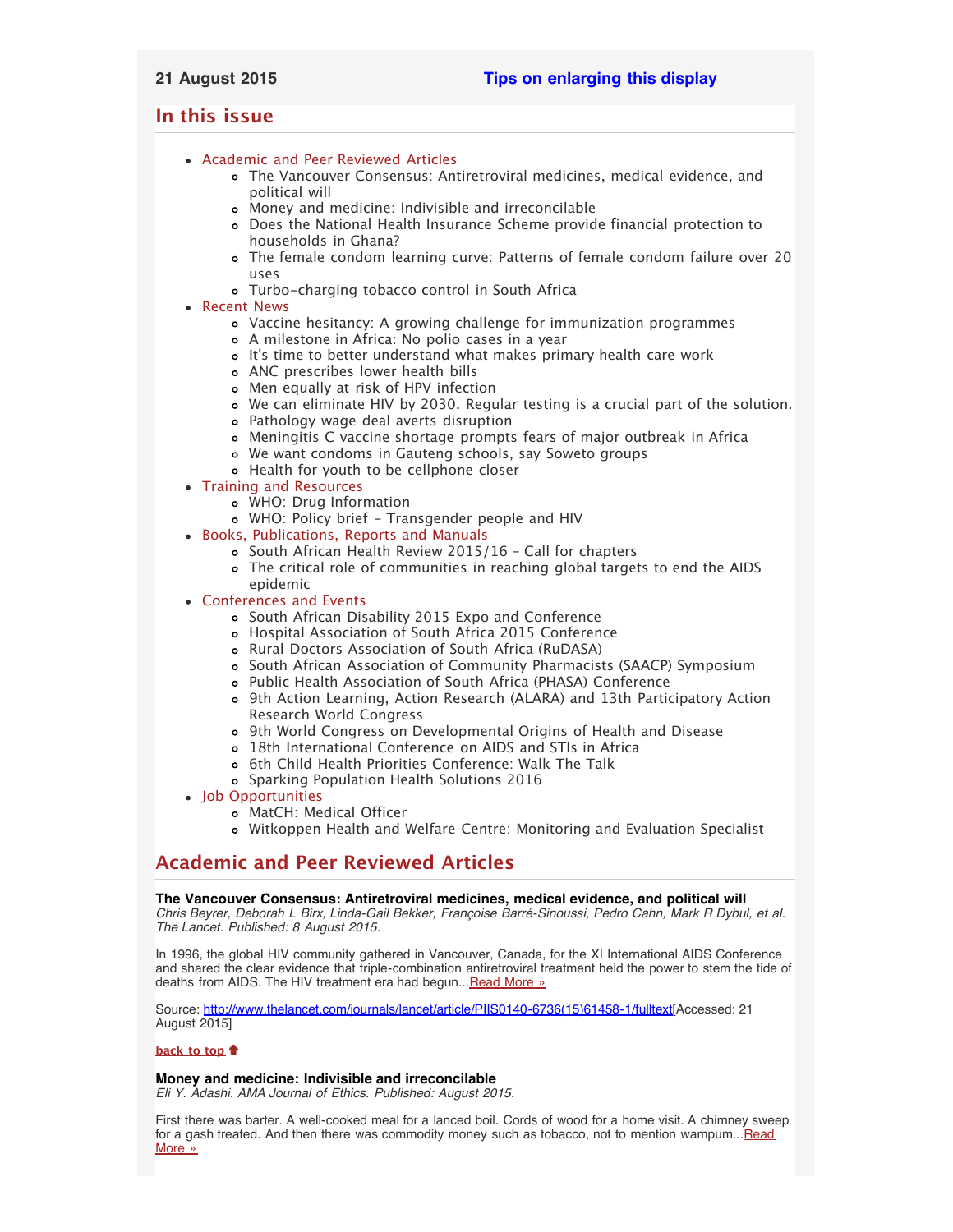#### **[back to top](#page-0-3)**

#### <span id="page-1-0"></span>**Does the National Health Insurance Scheme provide financial protection to households in Ghana?**

*Anthony Kusi, Kristian Schultz Hansen, Felix A Asante and Ulrika Enemark. BioMed Central. Published: 15 August 2015.*

Excessive healthcare payments can impede access to health services and also disrupt the welfare of households with no financial protection. Health insurance is expected to offer financial protection against health shocks. Ghana began the implementation of its National Health Insurance Scheme (NHIS) in 2004. [Read More](http://www.biomedcentral.com/content/pdf/s12913-015-0996-8.pdf) [»](http://www.biomedcentral.com/content/pdf/s12913-015-0996-8.pdf)

Source: [http://www.biomedcentral.com/content/pdf/s12913-015-0996-8.pdf\[](http://www.biomedcentral.com/content/pdf/s12913-015-0996-8.pdf)Accessed: 21 August 2015]

#### **[back to top](#page-0-3)**

#### <span id="page-1-1"></span>**The female condom learning curve: Patterns of female condom failure over 20 uses**

*Mags Beksinska, Jenni Smit, Ross Greener, Gilda Piaggio, Carol Joanis. Contraception Journal. Published: 26 September 2014.*

Male and female condom (FC) functional performance failure declines with user experience. With the recent availability of a wider range of FCs, it is important to know if women with experience in using one type of FC are more proficient in using another type, even if the FC design is quite different...[Read More »](http://www.contraceptionjournal.org/article/S0010-7824(14)00694-5/fulltext)

Source: [http://www.contraceptionjournal.org/article/S0010-7824\(14\)00694-5/fulltext\[](http://www.contraceptionjournal.org/article/S0010-7824(14)00694-5/fulltext)Accessed: 21 August 2015]

#### **[back to top](#page-0-3)**

#### <span id="page-1-2"></span>**Turbo-charging tobacco control in South Africa**

*Derek Yach, Elle Alexander. South African Medical Journal. Published: August 2015.*

Tobacco continues to be the leading cause of death and disease worldwide. Globally, the prevalence of smoking among adults decreased between 1980 and 2012 from 41% to 31% for men and from 11% to 6% for women, vet the number of smokers increased to nearly 1 billion by 2012... [Read More »](http://hmpg.co.za/index.php/samj/article/download/8032/9607)

Source: [http://hmpg.co.za/index.php/samj/article/download/8032/9607\[](http://hmpg.co.za/index.php/samj/article/download/8032/9607)Accessed: 21 August 2015]

#### **[back to top](#page-0-3)**

## <span id="page-1-3"></span>**Recent News**

#### <span id="page-1-4"></span>**Vaccine hesitancy: A growing challenge for immunization programmes** *WHO. Published: 18 August 2015.*

People who delay or refuse vaccines for themselves or their children are presenting a growing challenge for countries seeking to close the immunization gap. [Read More »](http://www.hst.org.za/news/vaccine-hesitancy-growing-challenge-immunization-programmes)

Source: [http://www.who.int/mediacentre/news/releases/2015/vaccine-hesitancy/en/\[](http://www.who.int/mediacentre/news/releases/2015/vaccine-hesitancy/en/)Accessed: 21 August 2015]

#### **[back to top](#page-0-3)**

## <span id="page-1-5"></span>**A milestone in Africa: No polio cases in a year**

*New York Times. Published: 11 August 2015.*

It has been one full year since polio was detected anywhere in Africa, a significant milestone in global health that has left health experts around the world quietly celebrating... Read More »

Source: [http://www.nytimes.com/2015/08/12/health/a-milestone-in-africa-one-year-without-a-case-of](http://www.nytimes.com/2015/08/12/health/a-milestone-in-africa-one-year-without-a-case-of-polio.html?emc=edit_th_20150812&nl=todaysheadlines&nlid=60640071&_r=1)[polio.html?emc=edit\\_th\\_20150812&nl=todaysheadlines&nlid=60640071&\\_r=1\[](http://www.nytimes.com/2015/08/12/health/a-milestone-in-africa-one-year-without-a-case-of-polio.html?emc=edit_th_20150812&nl=todaysheadlines&nlid=60640071&_r=1)Accessed: 21 August 2015]

#### **[back to top](#page-0-3)**

## <span id="page-1-6"></span>**It's time to better understand what makes primary health care work**

*Devex. Published: 10 August 2015.*

A mother carries her sick child into a health clinic. He has had a fever for three days, and she hopes it isn't serious. What happens next should be a given - but all too often isn't... [Read More »](https://www.devex.com/news/it-s-time-to-better-understand-what-makes-primary-health-care-work-86677)

Source: [https://www.devex.com/news/it-s-time-to-better-understand-what-makes-primary-health-care-work-](https://www.devex.com/news/it-s-time-to-better-understand-what-makes-primary-health-care-work-86677)[86677](https://www.devex.com/news/it-s-time-to-better-understand-what-makes-primary-health-care-work-86677)[Accessed: 21 August 2015]

#### **[back to top](#page-0-3)**

### <span id="page-1-7"></span>**ANC prescribes lower health bills**

*The Times. Published: 19 August 2015.*

The ANC wants cheaper private healthcare. In the discussion documents for its national general council meeting to be held in October, the party asks its committees to research the matter. [Read More »](http://www.timeslive.co.za/thetimes/2015/08/19/ANC-prescribes-lower-health-bills)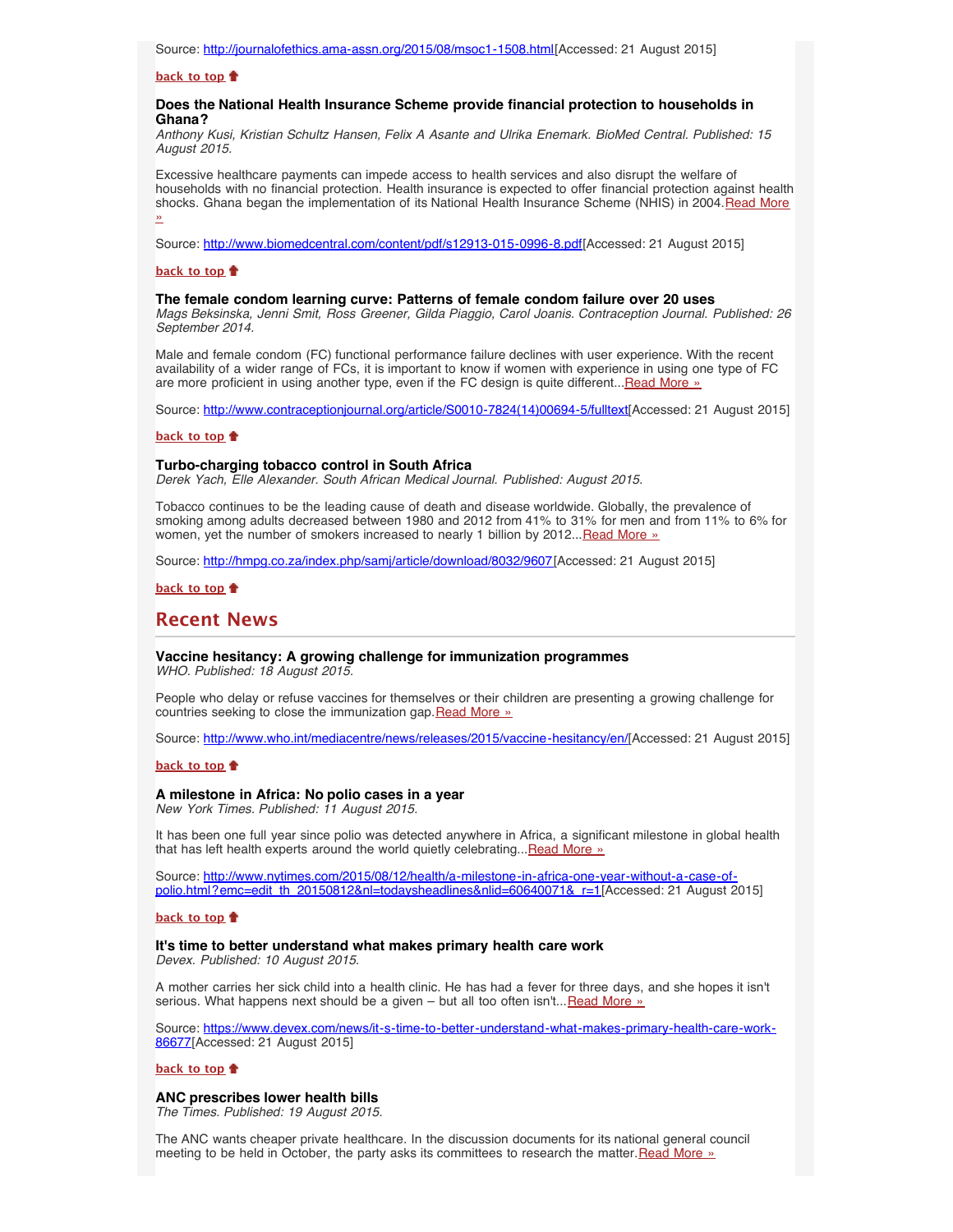Source: <http://www.timeslive.co.za/thetimes/2015/08/19/ANC-prescribes-lower-health-bills>[Accessed: 21 August 2015]

#### **[back to top](#page-0-3)**

#### <span id="page-2-0"></span>**Men equally at risk of HPV infection**

*Mail&Guardian: Published: 11 August 2015.*

Experts argue that vaccinating boys as well as girls for the Human Papillomavirus (HPV) would have a dual advantage as it would protect both men and their female partners from infection. HPV is largely transmitted through sexual contact. [Read More »](http://www.hst.org.za/news/men-equally-risk-hpv-infection)

Source: [http://mg.co.za/article/2015-08-11-men-equally-at-risk-of-hpv-infection\[](http://mg.co.za/article/2015-08-11-men-equally-at-risk-of-hpv-infection)Accessed: 21 August 2015]

#### **[back to top](#page-0-3)**

#### <span id="page-2-1"></span>**We can eliminate HIV by 2030. Regular testing is a crucial part of the solution.**

*The Guardian. Published: 10 August 2015.*

The big announcement out of the AIDS conference in Vancouver last month was that early treatment of HIV is better than delayed treatment, with half the rate of death and complications. When I was discussing it with a patient shortly after, he was surprised that this counted as news. [Read More »](http://www.theguardian.com/commentisfree/2015/aug/08/eliminate-hiv-by-2030-regular-testing)

Source: [http://www.theguardian.com/commentisfree/2015/aug/08/eliminate-hiv-by-2030-regular](http://www.theguardian.com/commentisfree/2015/aug/08/eliminate-hiv-by-2030-regular-testing)[testing\[](http://www.theguardian.com/commentisfree/2015/aug/08/eliminate-hiv-by-2030-regular-testing)Accessed: 21 August 2015]

### **[back to top](#page-0-3)**

## <span id="page-2-2"></span>**Pathology wage deal averts disruption**

*BDlive. Published: 20 August 2015.*

The National Health Laboratory Service (NHLS) and the National Education Health and Allied Workers Union (Nehawu) have struck a one-year wage agreement, ensuring uninterrupted diagnostic pathology services for patients. [Read More »](http://www.hst.org.za/news/pathology-wage-deal-averts-disruption)

Source: <http://www.bdlive.co.za/national/labour/2015/08/20/pathology-wage-deal-averts-disruption>[Accessed: 21 August 2015]

#### **[back to top](#page-0-3)**

# <span id="page-2-3"></span>**Meningitis C vaccine shortage prompts fears of major outbreak in Africa**

*The Guardian. Published: 18 August 2015.*

International public health organisations are appealing to pharmaceutical companies to help stem the rising number of cases of meningitis C... [Read More »](http://www.theguardian.com/global-development/2015/aug/18/fears-meningitis-c-major-outbreak-africa-vaccine-shortage)

Source: [http://www.theguardian.com/global-development/2015/aug/18/fears-meningitis-c-major-outbreak-africa](http://www.theguardian.com/global-development/2015/aug/18/fears-meningitis-c-major-outbreak-africa-vaccine-shortage)[vaccine-shortage\[](http://www.theguardian.com/global-development/2015/aug/18/fears-meningitis-c-major-outbreak-africa-vaccine-shortage)Accessed: 21 August 2015]

#### **[back to top](#page-0-3)**

#### <span id="page-2-4"></span>**We want condoms in Gauteng schools, say Soweto groups**

*Health-e News. Published: 14 August 2015.*

Soweto civil society groups say Gauteng Education MEC Panyaza Lesufi should provide the province's pupils with prophylaxis. [Read More »](http://www.health-e.org.za/2015/08/14/we-want-condoms-in-gauteng-schools-say-soweto-groups/)

Source: [http://www.health-e.org.za/2015/08/14/we-want-condoms-in-gauteng-schools-say-soweto](http://www.health-e.org.za/2015/08/14/we-want-condoms-in-gauteng-schools-say-soweto-groups/)[groups/\[](http://www.health-e.org.za/2015/08/14/we-want-condoms-in-gauteng-schools-say-soweto-groups/)Accessed: 21 August 2015]

#### **[back to top](#page-0-3)**

## <span id="page-2-5"></span>**Health for youth to be cellphone closer**

*SABC. Published: 18 August 2015.*

Young people will soon be able to access health information on their cellphones as the Health Department launches a mobile app for young people this week. [Read More »](http://www.sabc.co.za/news/a/2587980049862f78936dbf392092d020/Health-for-youth-to-be-cellphone-closer-20150818)

Source: [http://www.sabc.co.za/news/a/2587980049862f78936dbf392092d020/Health-for-youth-to-be](http://www.sabc.co.za/news/a/2587980049862f78936dbf392092d020/Health-for-youth-to-be-cellphone-closer-20150818)[cellphone-closer-20150818](http://www.sabc.co.za/news/a/2587980049862f78936dbf392092d020/Health-for-youth-to-be-cellphone-closer-20150818)[Accessed: 21 August 2015]

**[back to top](#page-0-3)**

# <span id="page-2-6"></span>**Training and Resources**

### <span id="page-2-7"></span>**Drug Information**

*WHO. Published: 10 July 2015.*

WHO Drug Information provides an overview of topics of current relevance relating to drug development and regulation. [Click Here»](http://www.who.int/medicines/publications/druginformation/issues/DrugInformation2015_Vol29_2/en/)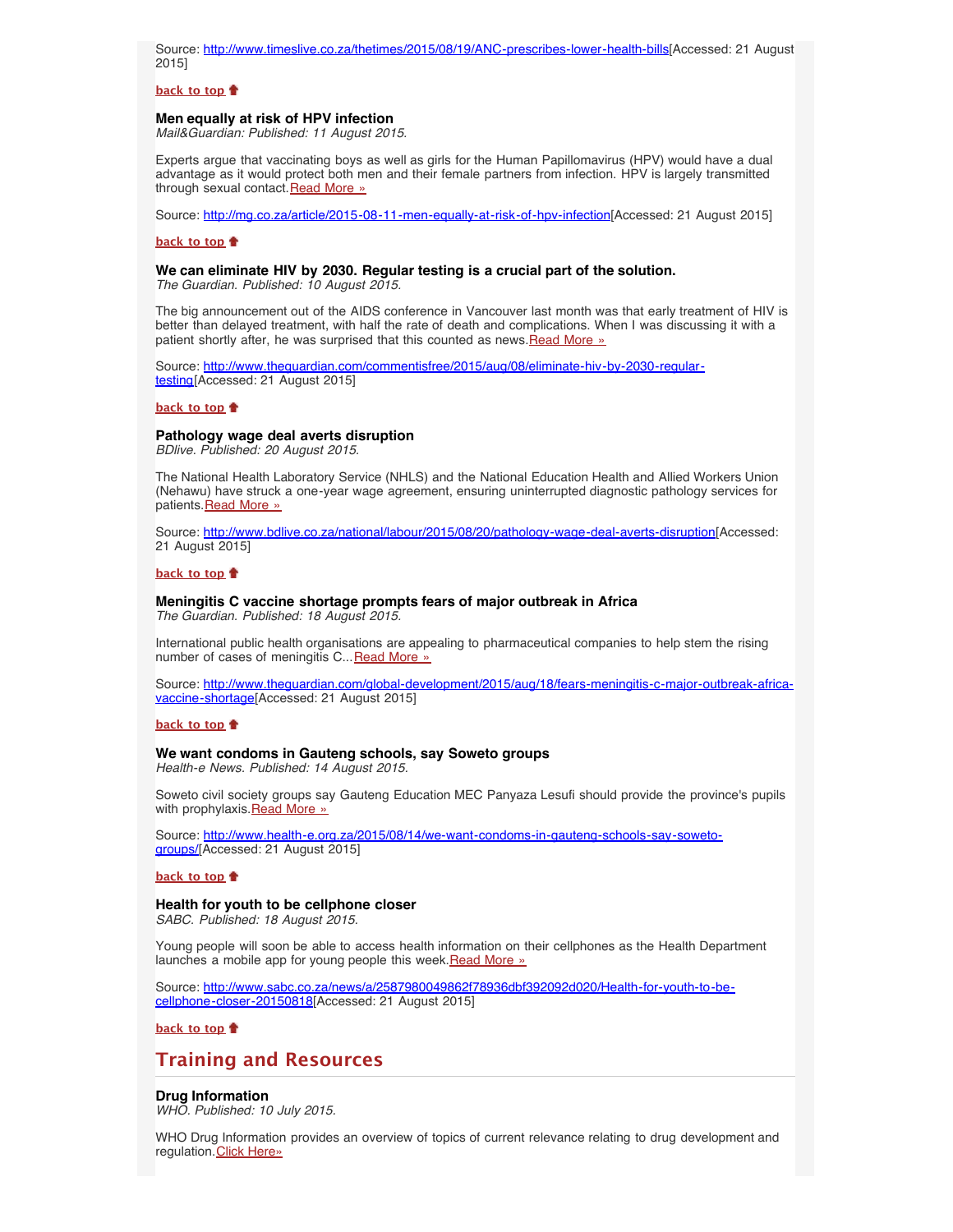#### **[back to top](#page-0-3)**

### <span id="page-3-0"></span>**Policy brief – Transgender people and HIV** *WHO. Published: July 2015.*

This technical brief summarises essential information and existing WHO recommendations for HIV prevention, diagnosis, treatment and care among transgender populations. [Click Here»](http://apps.who.int/iris/bitstream/10665/179517/1/WHO_HIV_2015.17_eng.pdf?ua=1)

### **[back to top](#page-0-3)**

# <span id="page-3-1"></span>**Books, Publications, Reports and Manuals**

## <span id="page-3-2"></span>**South African Health Review 2015/16 – Call for chapters**

*Health Systems Trust*

The South African Health Review (SAHR), published annually by Health Systems Trust (HST) for 18 years, is an accredited peer-reviewed journal that is widely respected as an authoritative source of research, analysis and reflection on health systems. [Click Here»](http://www.hst.org.za/news/south-african-health-review-201516-call-chapters)

#### **[back to top](#page-0-3)**

#### <span id="page-3-3"></span>**The critical role of communities in reaching global targets to end the AIDS epidemic** *UNAIDS. Published: 2015.*

This report draws on multiple sources to document the many ways in which communities are advancing the response to AIDS, and the evidence for the effectiveness of these responses. Core areas of community-based activities include advocacy, service provision, community-based research and financing; each of these areas is illustrated by examples of community-based actions. Click Here»

**[back to top](#page-0-3)**

# <span id="page-3-4"></span>**Conferences and Events**

## <span id="page-3-5"></span>**South African Disability 2015 Expo and Conference**

*When: 17-19 September 2015 Venue: The Pavilion on the Waterfront, Cape Town, South Africa URL: <http://www.ingadaevents.co.za/current/disability-cape-town>*

It is the only public showcase on the African continent where people with any kind of disability, their caregivers, families and friends can find the manufacturers, distributors, suppliers and service providers that offer everything necessary to improve the quality of life. The event advocates the full equality and participation of persons with disabilities into society and to empower and equip people by making a meaningful contribution to their lives.

## **[back to top](#page-0-3)**

#### <span id="page-3-6"></span>**Hospital Association of South Africa 2015 Conference**

*When: 21-23 September 2015 Venue: Cape Town International Convention Centre, Cape Town, South Africa URL: [http://www.conferencehasa.co.za](http://www.conferencehasa.co.za/)*

The Hospital Association of South Africa's (HASA) 2015 annual conference will return to familiar ground, once again taking place at the Cape Town International Convention Centre (CTICC). The 2015 conference theme – "Harmonising Healthcare. Shift. Synchronise. Symphony" – speaks to the need for all healthcare stakeholders to explore practical ways in which to bring harmony to all facets of the sector in order to establish a sustainable quality healthcare system that will be able to better serve the citizens of our nation.

#### **[back to top](#page-0-3)**

#### <span id="page-3-7"></span>**Rural Doctors Association of South Africa (RuDASA)**

*When: 23-26 September 2015 Venue: Mpumalanga, South Africa URL: <http://www.rudasa.org.za/>*

An annual RuDASA conference has been organised almost every year since 1996, and attracts a range of rural health professionals from all over the country. The conference is a much-anticipated, vibrant forum which combines a mixture of sessions ranging from clinical skills updates for and by a wide range of health professionals to emotive discussions and workshops on issues such as justice and equity.

#### **[back to top](#page-0-3)**

## <span id="page-3-8"></span>**South African Association of Community Pharmacists (SAACP) Symposium**

*When: 25-26 September 2015 Venue: Birchwood Hotel and Conference Centre, Johannesburg URL: [http://www.saacpsymposium.co.za](http://www.saacpsymposium.co.za/)*

SAACP is the professional body representing the community pharmacy sector of the Pharmaceutical Society of South Arica, and needs to take the lead in marketing the unique role and contribution of community pharmacists in healthcare delivery now and in the future in South Africa. This Symposium is the first stepping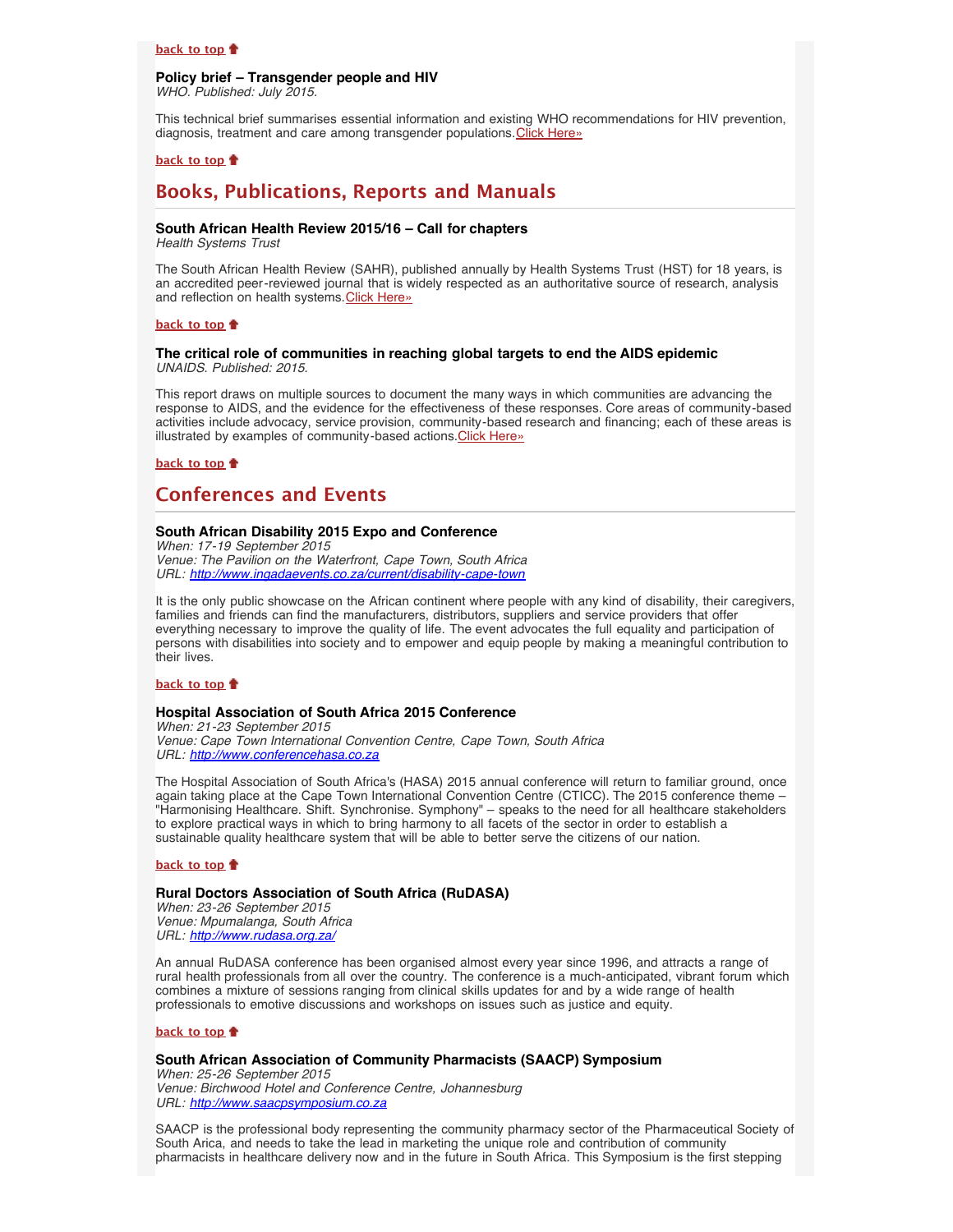stone in influencing policies and legislation governing the professional role of community pharmacists.

**[back to top](#page-0-3)**

#### <span id="page-4-0"></span>**Public Health Association of South Africa (PHASA) Conference**

*When: 7-9 October 2015 Venue: Southern Sun Elangeni, Durban, South Africa URL: [http://www.phasaconference.org.za](http://www.phasaconference.org.za/)*

The 11th Annual Conference of the Public Health Association of South Africa takes place between 7-9 October 2015 in Durban, KwaZulu-Natal. With 2015 being the target date for the achievement of the Millennium Development Goals, the conference will provide an opportunity to reflect on the challenges faced by South Africa and Africa in trying to achieve the MDGs.

#### **[back to top](#page-0-3)**

## <span id="page-4-1"></span>**9th Action Learning, Action Research (ALARA) and 13th Participatory Action Research World Congress**

*When: 4-7 November 2015 Venue: St. George Hotel and Conference Centre, Centurion (Pretoria), South Africa URL: <http://www.alarassociation.org/pages/events/alara-world-congress-2015>*

The theme of this World Congress is a challenge to Action Learning / Action Research practitioners the world over, whether working in resource rich or more socio-economically challenged contexts, to explain how they are contributing to the creation of a fairer world.

#### **[back to top](#page-0-3)**

#### <span id="page-4-2"></span>**9th World Congress on Developmental Origins of Health and Disease**

*When: 8-11 November 2015 Venue: Cape Town International Convention Centre, South Africa URL: <http://www.dohad2015.org/>*

The 9th World Congress in Cape Town, South Africa, will bring together scientists, clinical researchers, obstetricians, paediatricians, public health professionals and policy leaders from around the world. These experts will address, head-on, the many challenges that currently impact the health of mothers, babies in the womb, infants, children and adolescents, as well as explore solutions, interventions and policies to optimise health across the life of people. The 9th World Congress, the first to be held in Africa, presents an incredible opportunity to feature the vastly relevant DOHaD research to African researchers, clinicians and policy leaders. This important event is expected to attract more than 1 200 participants and will showcase over 350 speakers.

#### **[back to top](#page-0-3)**

#### <span id="page-4-3"></span>**18th International Conference on AIDS and STIs in Africa**

*When: 29 November to 4 December 2015 Venue: Rainbow Towers Hotel & Conference Centre, Harare, Zimbabwe URL: <http://icasa2015zimbabwe.org/overview/icasa-2015-background/>*

As ICASA Zimbabwe coincides with the MDG target year, the International Conference on AIDS and STIs in Africa is offering the strategic first forum for post-MGD to leaders, activists, scientists and community to take stock of the outcomes of the MDG high level meeting challenges and to pave the way for a new, innovative and efficient approach towards an Africa AIDS free generation.

#### **[back to top](#page-0-3)**

## <span id="page-4-4"></span>**6th Child Health Priorities Conference: Walk the Talk**

*When: 3-5 December 2015 Venue: University of KwaZulu-Natal, Pietermaritzburg Campus, South Africa Contact: infochpc2015@gmail.com*

The theme of the conference this year is "Walk the Talk" and the focus will be the recommendations that have arisen from the Ministerial Committees looking at Maternal, Newborn and Child Mortality.

#### **[back to top](#page-0-3)**

#### <span id="page-4-5"></span>**Sparking Population Health Solutions 2016**

*When: 25-26 April 2016 Venue: Shaw Centre Ottawa, Ottawa, Canada URL: <http://bit.ly/1ePNrmP>*

Global health problems cannot be solved one person at a time. Policies, programs, and how resources are distributed all contribute to preventing disease, promoting health and addressing the determinants of health. Population health research has catalyzed new ways of thinking about why some people are healthy (and others are not) by shining the light on the social, cultural and environmental factors that determine health and disease. We now have a wealth of new knowledge from the investments we've made. So what's next? Join us in the conversation.

**[back to top](#page-0-3)**

<span id="page-4-6"></span>**Job Opportunities**